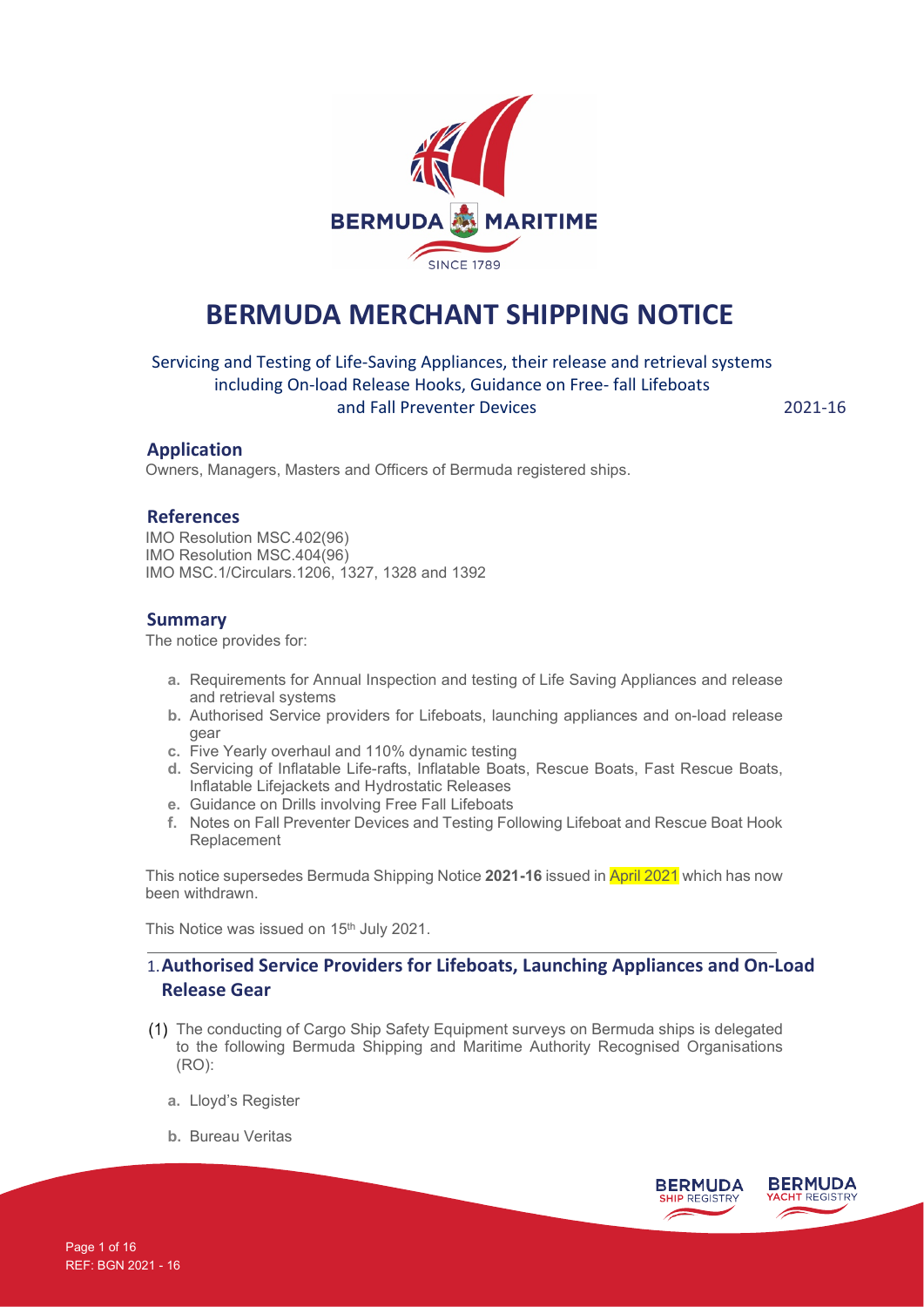- **c.** DNV
- **d.** American Bureau of Shipping
- **e.** RINA
- **f.** ClassNK
- For the annual and five yearly examinations and testing of Safety Equipment for cargo and passenger ships as required by SOLAS/III.20 the authorised service provider should be a company which has been authorised by one of the Recognised Organisations detailed in 1.(1) above, as per the requirements of IMO Resolution MSC.402(96).
- (3) Original equipment manufacturers may act as an authorised service provider when conducting the annual and five yearly examinations as required by SOLAS/III.20, on their own equipment.
- Original equipment manufacturers must be approved by a Bermuda authorised Recognised Organisation, when they are acting as authorised service providers for conducting the annual and five yearly examinations as required by SOLAS/III.20., on equipment other than their own.
- (5) In cases where a manufacturer is no longer in business, or no longer provides technical support, a BSMA authorised Recognised Organisation may accept the use of service providers for the equipment based on demonstrated experience as an authorised service provider holding a valid approval for servicing of life saving appliances by any of the Recognised Organisations listed in 1.1 above. In such cases, the servicing and testing of the equipment shall only be carried out in the presence of the RO Surveyor.
- The conducting of Passenger Ship Safety surveys remains the responsibility of the Bermuda Shipping and Maritime Authority.
- Weekly and monthly inspections, and routine maintenance as defined by the manufacturer, should be conducted by the ship's crew under the direct supervision of a senior ship's officer in accordance with the instructions provided by the manufacturer.
- All other inspections, servicing, testing and repair should be conducted by an authorised service provider.

## 2.**Requirements for Annual Inspection and Testing of Life Saving Appliances and Release and Retrieval Systems**

- Launching appliances are required by SOLAS Chapter III, regulation 20.11 to be  $(1)$ maintained on board in accordance with the instructions for on-board maintenance. They are subjected to an annual thorough examination and every five years or when the release gear is overhauled, to a dynamic test at 110% of full load by a service provider authorised as per 1.(2) or 1.(3).
- $(2)$ The requirement for the annual thorough examination includes a dynamic test of the brake mechanism at full lowering speed with the full weight of the survival craft and equipment but without persons.
- $(3)$ The annual thorough examination and test should be completed at the annual Cargo Ship Safety Equipment survey or the Passenger Ship Safety survey as appropriate
- $(4)$ The Bermuda Shipping and Maritime Authority (BSMA) will accept evidence of the examination and test having been completed within the 3 month "window" before the due date of the safety equipment survey. Provided servicing is always carried out within

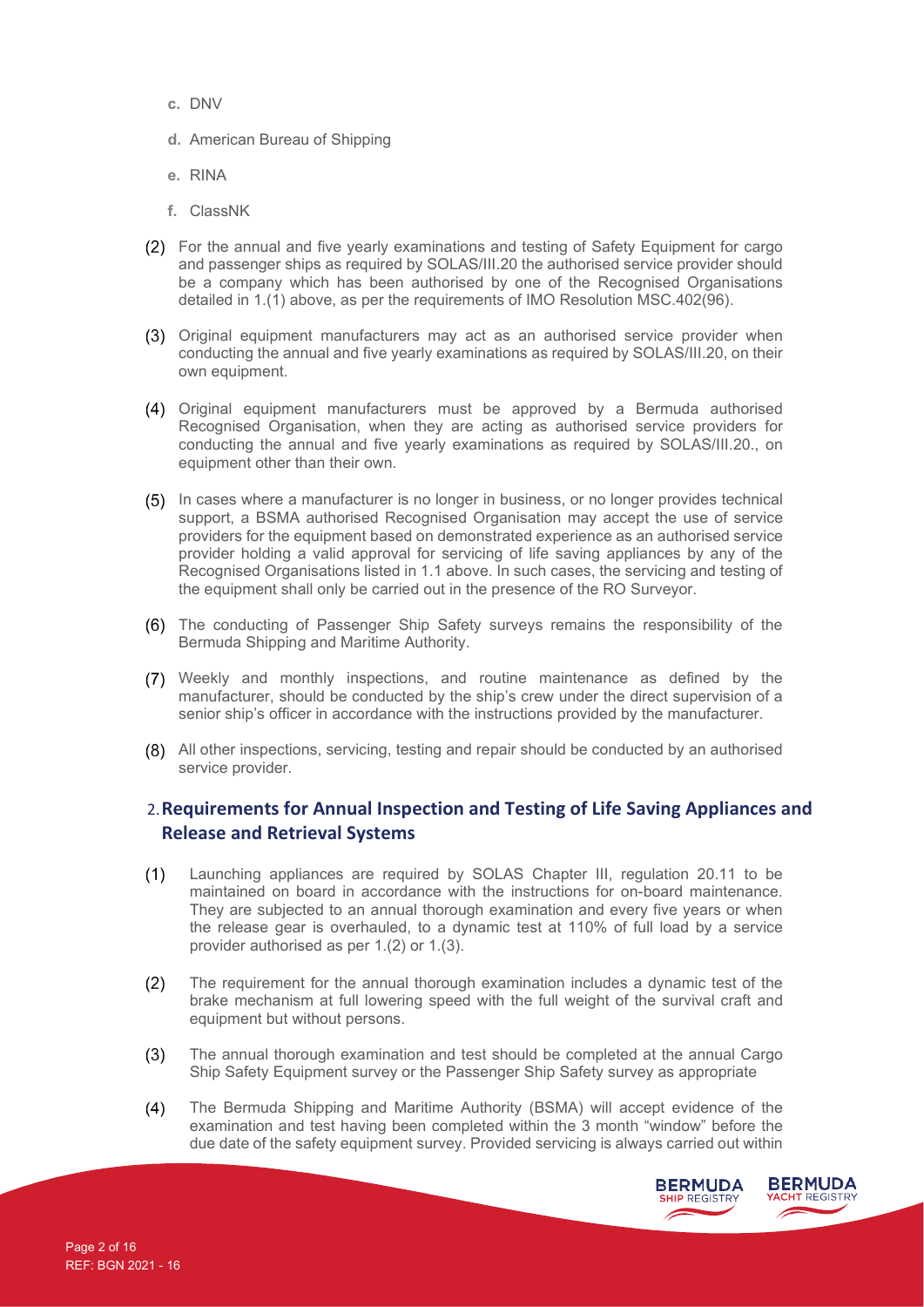this window, the time between successive service attendances does not have to be less than 12 months. In principle, a maximum of 15 months may be accepted between service attendances. In each case, the records and reports of the examination and test should be available on board for the surveyor to review during the survey.

- $(5)$ General Requirements
	- **a.** Any inspection, servicing and repair should be carried out according to the system for inspection and services developed by the manufacturer.
	- **b.** A full set of maintenance manuals and associated documentation issued by the manufacturer should be available on board for use in all operations involved in the inspection, maintenance, adjustment and re-setting of the lifeboat and associated equipment, such as davits and released gear.
	- **c.** The manufacturer's system for inspection and services should include the applicable items listed in 2(6) through 2.(19) as a minimum.
	- **d.** The inspections, testing and servicing required by 2.(6) through 2.(17) should be conducted by the service provider authorised as per 1.(2) and/or 1.(3), and all unnecessary personnel should be prohibited from entering the area of risk.
	- **e.** Evidence of service supplier authorization as per 1.(2) and/or 1.(3) is to be retained on board upon completion of examination and testing. This will be reviewed as part of the annual Passenger Ship Safety Certificate survey or Cargo Ship Safety Equipment Survey.
- Annual Thorough Examination  $(6)$ 
	- **a.** Items listed in checklists for the weekly and monthly inspections also form the first part of the annual thorough examination. When carrying out this examination, the inspection of these items should be performed by the ship's crew in the presence of the authorized service provider and any recommendations or new procedures are to be demonstrated at this time.
	- **b.** Records of inspections and routine on-board maintenance carried out by the ship's crew and the applicable certificates for the launching appliances and equipment should be available.
	- **c.** Repairs and replacement of parts should be carried out in accordance with the manufacturer's requirements and standards.
	- **d.** The general principles in these guidelines may also be applied to the periodic servicing and maintenance of life rafts, rescue boats and fast rescue boats, and their launching appliances and release gear.
- $(7)$ **Lifeboats** 
	- **a.** The following items should be examined and checked for satisfactory condition and operation:
		- i. Condition of lifeboat structure including fixed and loose equipment; including a visual examination of the external boundaries of the void spaces (as practicable);
	- ii. engine and propulsion system;
	- iii. sprinkler system, where fitted;

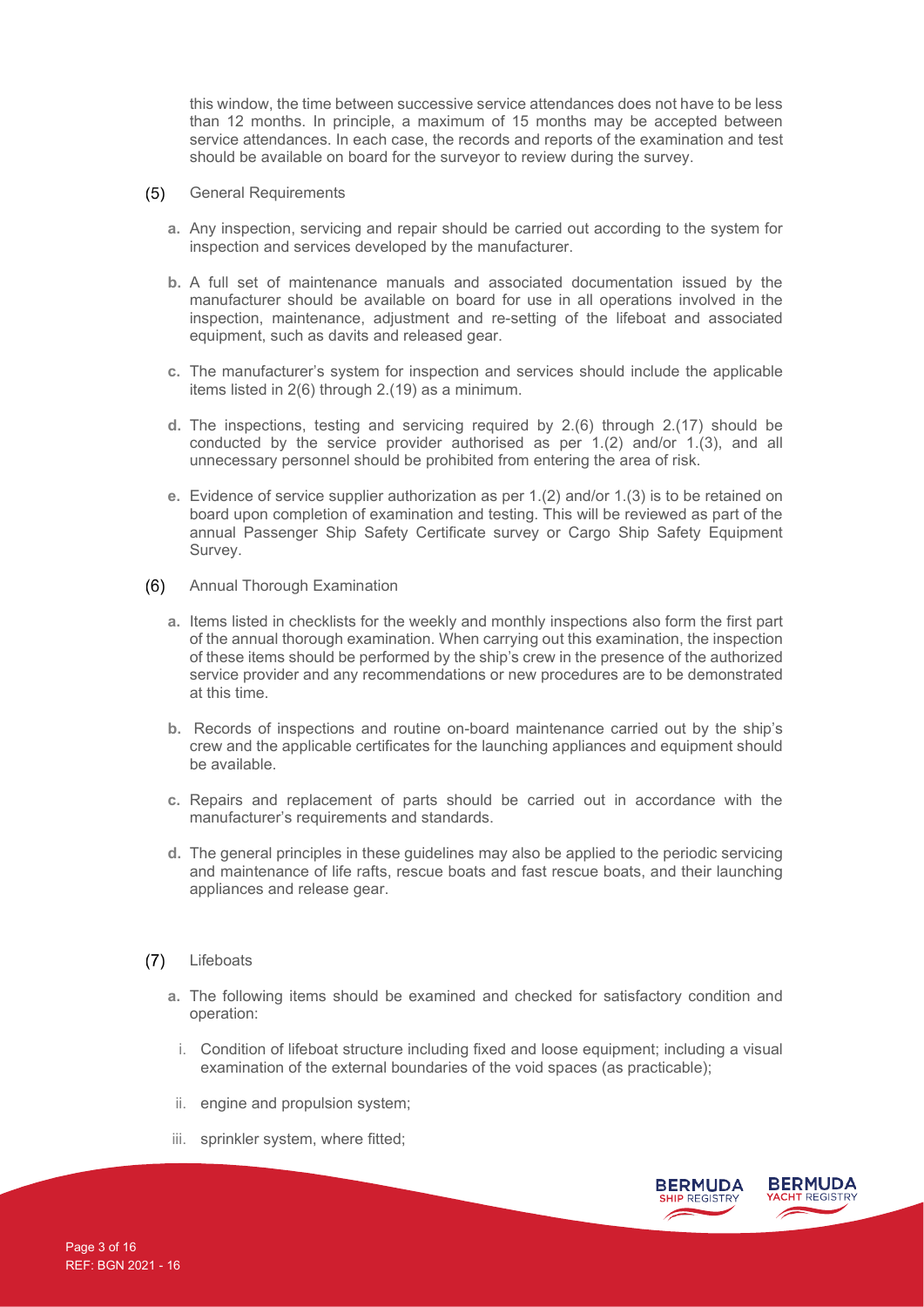- iv. Air supply system, where fitted;
- v. Manoeuvring system;
- vi. Power supply system;
- vii. Bailing system, and
- viii. It is also recommended that the fender/skate arrangements and rescue boat righting systems, where fitted, are examined and checked for satisfactory condition.
- Release Gear  $(8)$ 
	- **a.** The following should be examined for satisfactory condition and operation after the annual winch brake test with the empty boat:
		- i. Operation of devices for activation of release gear;
	- ii. Excessive free play (tolerances);
	- iii. Hydrostatic or electronic interlock system, where fitted;
	- iv. Cables for control and release; and
	- v. Hook fastening including link plate, keel shoe, bolts etc.

**Note:** The setting and maintenance of release gear are critical operations with regard to maintaining the safe operation of the lifeboat and the safety of personnel in the lifeboat. All inspection and maintenance operations on this equipment should therefore be carried out with the utmost care.

**Note:** No maintenance or adjustment of the release gear should be undertaken while the hooks are under load.

**Note:** Hanging-off pendants may be used for this purpose but should not remain connected at other times, such as when the lifeboat is normally stowed and during training exercises. The crew needs to be assured that the structure is safe when loaded by hanging off pendants.

**Note:** The release gear is to be examined prior to its operational test. The release gear is to be re-examined after its operational test and the dynamic winch brake test. Special consideration should be given to ensure that no damage has occurred during the winch brake test, especially to the hook closure and its fastening.

- **b.** It is recommended that particular care be taken to verify that the master links are in accordance with the manufacturer's recommendations.
- $(9)$ Operational test of on-load release function:
	- **a.** Position the lifeboat partially into the water such that the mass of the boat is substantially supported by the falls and the hydrostatic interlock system, where fitted, is not triggered;
	- **b.** Operate the on-load release gear;
	- **c.** Reset the on-load release gear; and
	- **d.** Examine the release gear and hook fastening to ensure that the hook is completely reset and no damage has occurred.
- (10) Operational test of off-load release function:

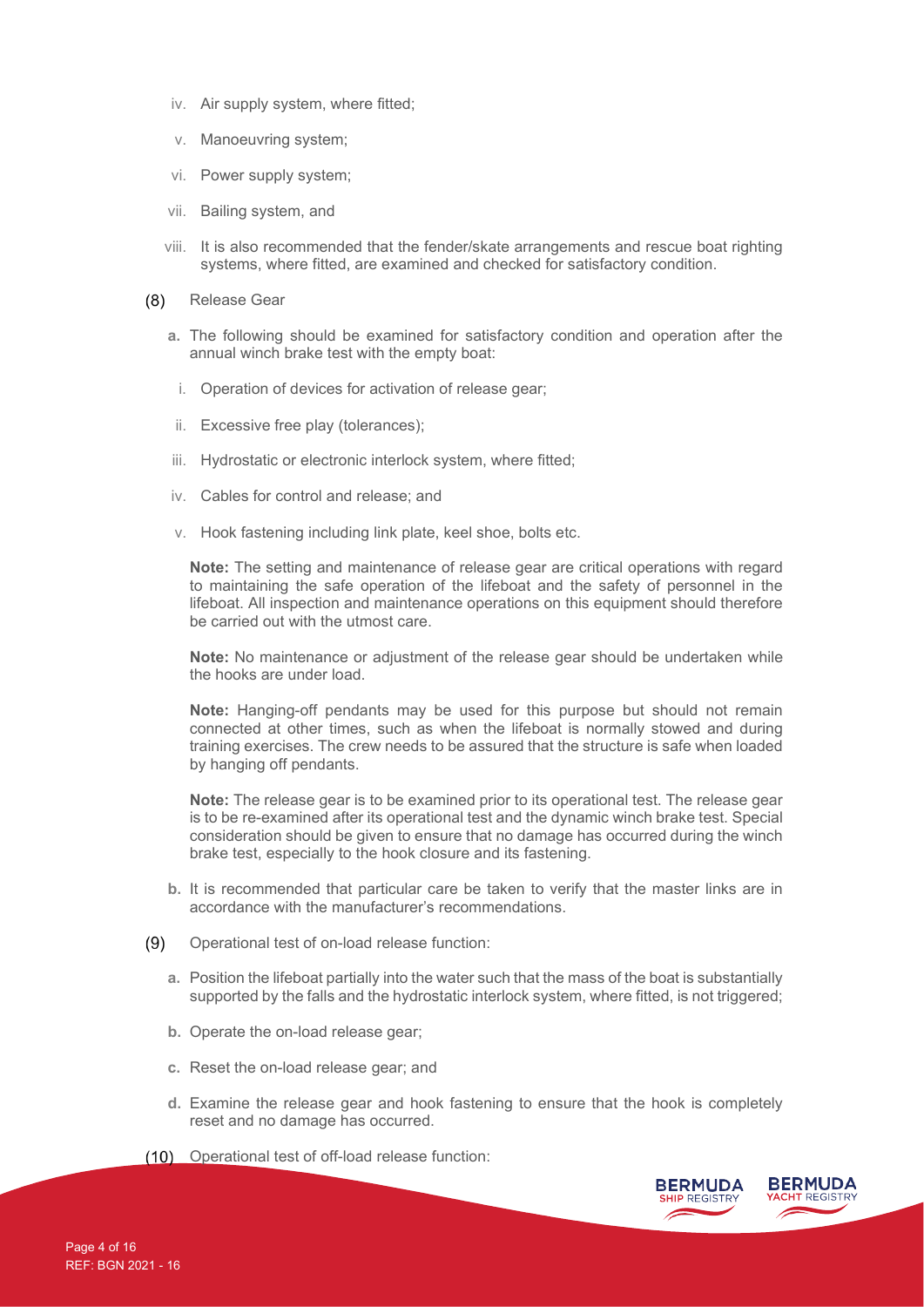- **a.** Position the lifeboat fully waterborne;
- **b.** Operate the off-load release gear;
- **c.** Reset the off-load release gear; and
- **d.** Recover the lifeboat to the stowed position and prepare for operational readiness.

**Note:** Prior to hoisting, check that the release gear is completely and properly reset. The final turning-in of the lifeboat should be done without any persons on board.

- (11) Operational test of free-fall lifeboat release function:
	- **a.** Engage the simulated launching arrangements as specified in the manufacturer's operating instructions;
	- **b.** The operator should be properly seated and secured in the seat location from which the release mechanism is to be operated;
	- **c.** Operate the release mechanism to release the lifeboat;
	- **d.** Reset the lifeboat in the stowed configuration;
	- **e.** Repeat procedures (b) to (d) above, using the back-up release mechanism, when applicable.
	- **f.** Remove the simulated launching arrangements; and
	- **g.** Verify that the lifeboat is in the ready to launch stowed configuration.
- (12) Davit
	- **a.** The following items should be examined for satisfactory condition and operation:
		- i. Davit structure, in particular with regard to corrosion, misalignments, deformations and excessive free play;
	- ii. Wires and sheaves, possible damages such as kinks and corrosion;
	- iii. Lubrication of wires, sheaves and moving parts;
	- iv. Functioning of limit switches;
	- v. Stored power systems;
	- vi. Hydraulic systems,
	- vii. Inspection for correct termination of fall wire ends
	- viii. Verification of fall wire replacement and suitability of installed wire SWL,
	- ix. Condition and reeving of remote control wires, pulleys etc
- Stored power systems utilizing seamless steel pressurized nitrogen gas bottles and accumulators are to be thoroughly inspected for coating breakdown, corrosion or damage to cylinders, valves, accumulators and associated pipework.

**Note:** Particular care is to be taken when inspecting areas normally covered by bottle restraining arrangements or that are otherwise out of sight.

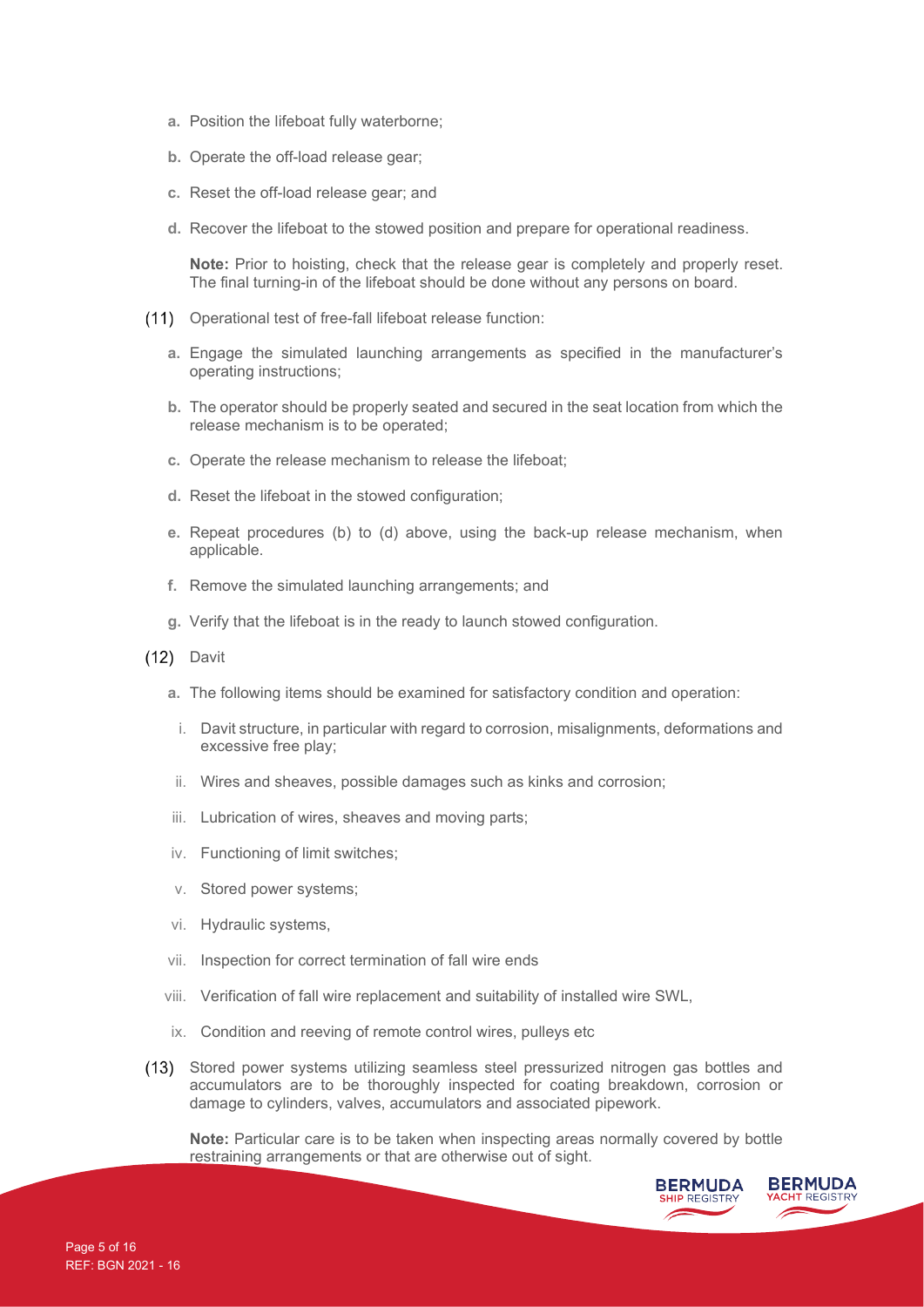**Note:** Every 10 years all such Nitrogen bottles are to be internally inspected and hydrostatically tested, or replaced. Refer to Bermuda Guidance Notice 2019-06 for further information.

- $(14)$  Winch
	- **a.** The following items should be examined for satisfactory condition and operation:-
	- i. Open and inspect brake mechanism where possible (some cannot be readily opened, in which case instructions should be sought from the OEM);
	- ii. Replace brake pads, if necessary;
	- iii. Remote control system;
	- iv. Power supply system;
	- v. Winch foundation;
	- vi. Winch crank handle interlocks;
	- vii. The angles / clearances of "dead man" brake levers to be checked upon reassembly; and,
	- viii. Functioning of all limit switches if fitted on the winch.
- (15) Dynamic Winch Brake Test
	- **a.** Annual operational testing should be done by lowering the empty boat. When the boat has reached its maximum lowering speed and before the boat enters the water, the brake should be abruptly applied.
	- **b.** The five-yearly operational test should be completed through one of the following methods:
		- i. Using the boat filled with waterbags to load the davits to a proof load equal to 1.1 times the weight of the survival craft or rescue boat and its full complement of persons and equipment. The winch brake is released and when the boat has reached its maximum lowering speed (before the boat enters the water), the brake is abruptly applied.

**Note:** In loading the boat for this test precautions should be taken to ensure that the stability of the boat is not adversely affected by free surface effects or the raising of the centre of gravity.

Or,

- ii. Using waterbags to load the davits to a proof load corresponding to 1.1 times the weight of the survival craft or rescue boat and its full complement of persons and equipment. The winch brake is released and when the waterbags have reached their maximum lowering speed (before they enter the water), the brake is abruptly applied.
- iii. In all cases each boat will need to be weighed prior to the overload testing to ensure that the correct proof load is used.
- **c.** Following these tests, the brake pads and stressed structural parts should be reinspected in accordance with manufacturers requirements.

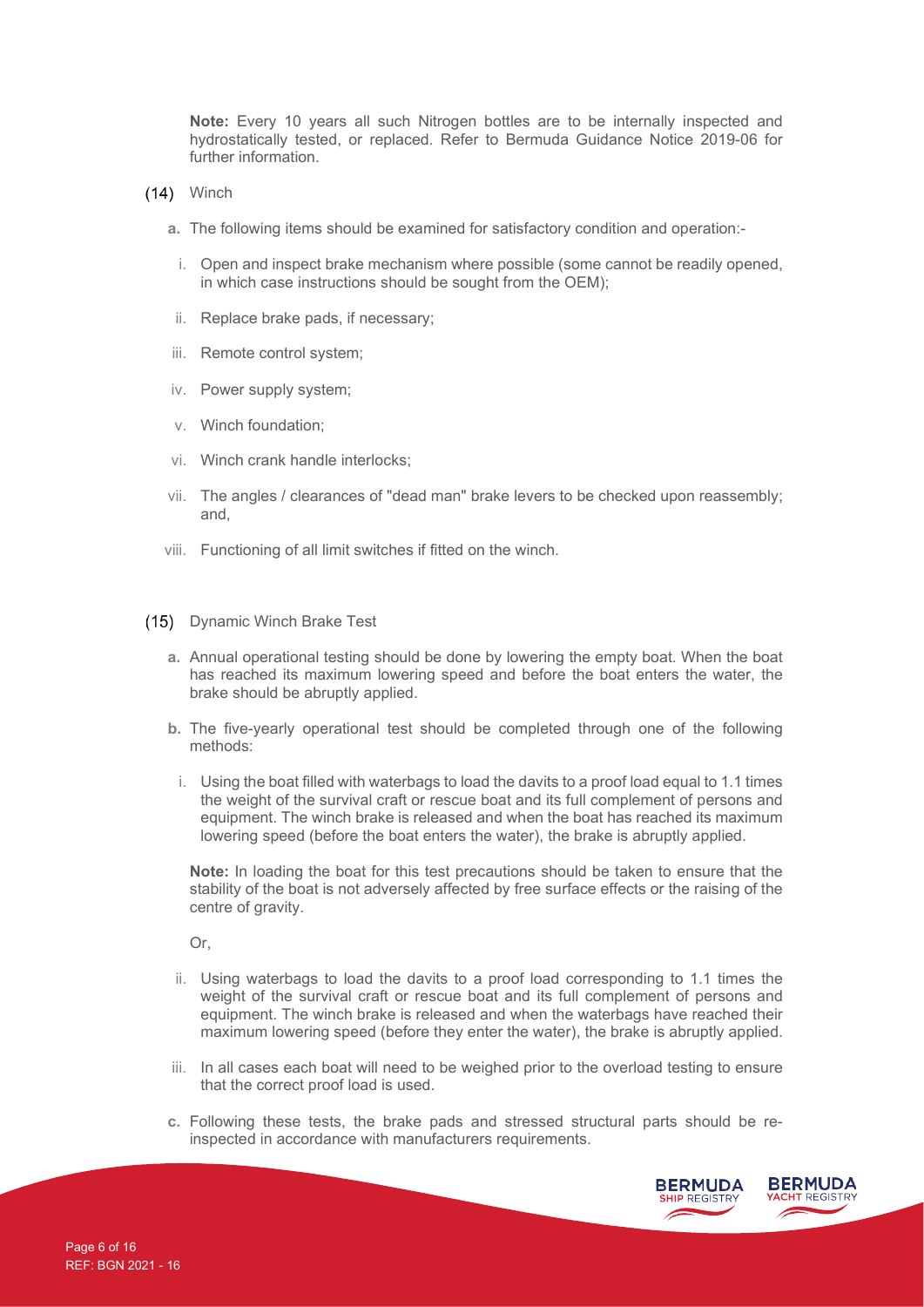- Overhaul of on-load release gear for lifeboats (including free-fall lifeboats), rescue boats, fast rescue boats and liferafts
	- **a.** Overhaul of on-load release gear includes:
		- i. Dismantling of hook release units;
	- ii. Examination with regard to tolerances and design requirements;
	- iii. Adjustment of release gear system after assembly;
	- iv. Operational test as above and with a load according to SOLAS regulation III/20.11.2.3 at least once every 5 years and,
	- v. Examination of vital parts regarding defects and cracks.

**Note:** Non-destructive examination (NDE) techniques, such as dye penetrant examination (DPE), may be suitable. Alternative methods of testing the on load release function may be used in accordance with the requirements of 2.(12) and 2.(13).

- Every freefall lifeboat shall have the release function operationally tested every 5 years, without launching the lifeboat.
	- **a.** The release mechanism and back-up release mechanism (secondary means of launching) shall be loaded to a proof load equal to 1.1 times the weight of the freefall boat and its full complement of persons and equipment.
	- **b.** The load for this test can either be obtained by filling the boat with water bags, or through use of specialist calibrated hydraulic equipment.
- (18) Reports and Record Keeping
	- **a.** All reports and checklists shall be completed and signed by the person who carries out the inspection and maintenance work and countersigned by the company's representative or the ships master.
	- **b.** Records of maintenance, thorough examination, operational testing, overhaul and repair shall be updated and filed on board the ship for the service life of the equipment.
	- **c.** When thorough examination, operational testing, overhaul and repair are completed, a statement confirming that the lifeboat arrangements remain fit for purpose shall be promptly issued by the manufacturer or authorised service provider that conducted the work. A copy of valid documents of certification and authorization ad appropriate shall be included in the statement.

## **3. General Guidance on the Conduct of 5 Yearly Overload Tests**

- $(1)$ At least once every five years rescue boats and lifeboats shall be tested with weights to simulate 1.1 times the total mass of the lifeboat or rescue boat when loaded with its full complement of persons and equipment.
- $(2)$ This test is to be applied to all lifeboat, liferaft and rescue boat davits. The procedure used must test the adequacy of all parts of the survival craft system – this includes the on-load release hook, davit, winch, and the winch and boat hook foundations. In the case of liferafts there is a separate test of the liferaft release hook carried out by the service provider. Load testing can be hazardous if not carried out correctly and therefore the role of all persons involved must be clear.

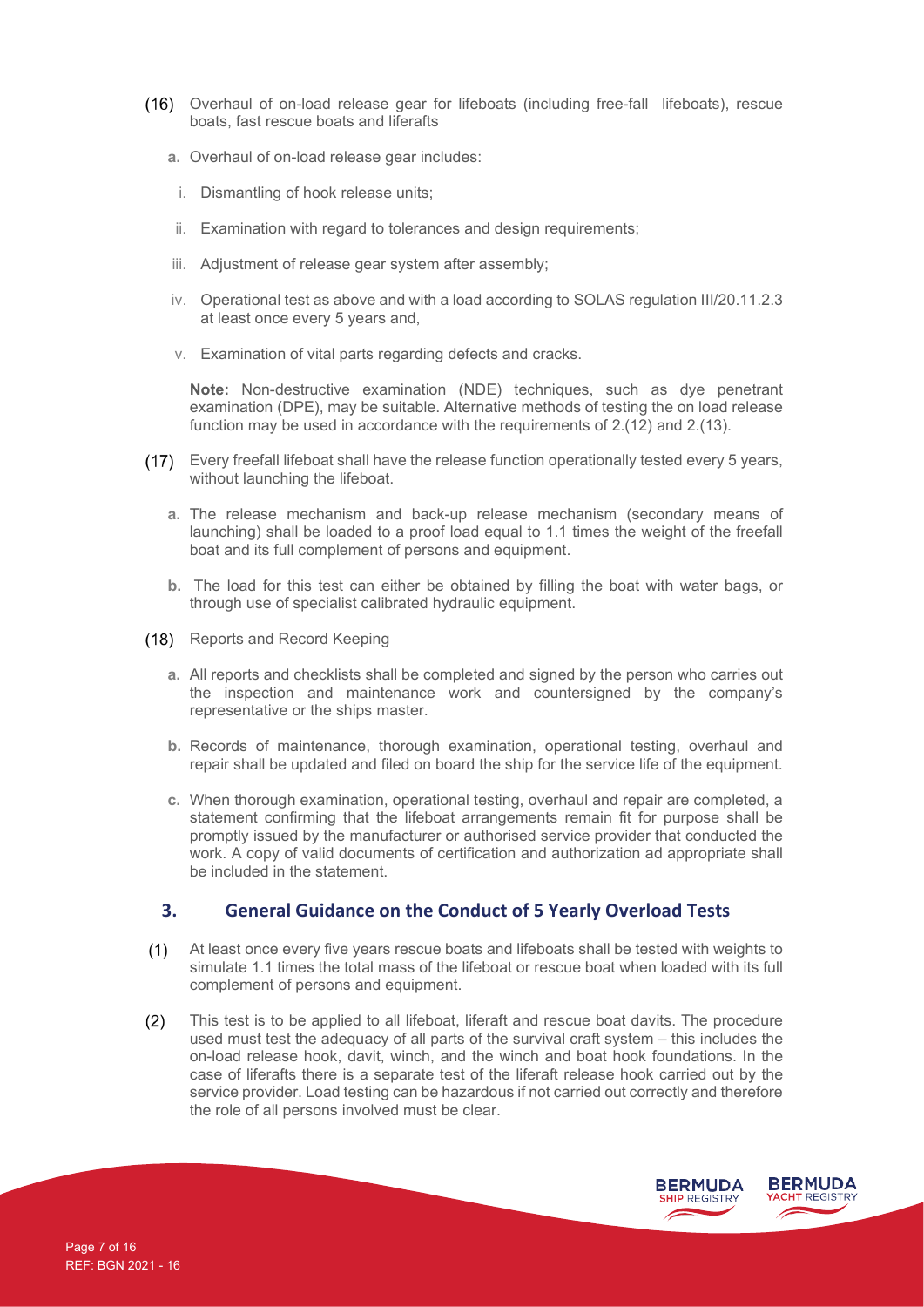- $(3)$ The test is to be carried out by the authorised service provider with a ship's officer in charge (OIC) and witnessed by a Bermuda surveyor or other person appointed by BSMA. The OIC is in charge of the test at all times and should brief those carrying out the test on what is required. The surveyor or other person appointed by BSMA should take no part in the test and should not be the OIC. The witnessing surveyor may be a BSMA surveyor, a Classification Society Surveyor appointed by BSMA, or other persons authorised by BSMA to witness such tests. If the authorised person is not a Bermuda surveyor, then the individual concerned will require formal instructions.
- $(4)$ All such tests are to be planned in advance. All routine maintenance and records are to be updated before the test. The surveyor or authorised service provider must check this. It may be necessary to have a rolling programme for vessels with a large number of appliances. The boat, launching appliance and all relevant components are to be inspected on the day of the test by the OIC or Authorized Service Provider to ensure that all is in order.
- Lifeboats must be weighed before testing to confirm that the test is conducted using the  $(5)$ verified boat weight. Any increase in weight from the certificated weight should be recorded and investigated and is to be reported to BSMA so that trends in overweight lifeboats may be monitored.
- $(6)$ If weight growth has occurred particular consideration is to be given to the safe working loads of all elements of the system and how they have been affected by the increased weight. Where weight growth has been identified BSMA is to be informed.
- $(7)$ The lifeboat test may be carried out in various ways, each of which tests the whole system from boat to davit foundation. It is most important that all involved agree the actual detailed procedure in advance of the test.
- $(8)$ Before and after all load testing the boat, hook foundations, hooks, davits, fall wires, winch and sheaves must be thoroughly inspected for signs of any deterioration and or damage, with any findings being dealt with as appropriate.
- $(9)$ Load testing equivalent to the 5 yearly requirement is also to be conducted to prove the system upon completion of the following tasks:
	- **a.** Replacement of winch or davit holding down bolts
	- **b.** Reinstallation of davits
	- **c.** Renewal of any load bearing structure or upon completion of any modification work
- All testing is to be witnessed by a BSMA surveyor, or a surveyor appointed by BSMA for this reason. Upon completion of all testing the approved service supplier should record the results on a test certificate which is to be signed by the witnessing surveyor.
- **The main methods for completing the 5 yearly overload testing are detailed more fully below.**
	- **a.** Combined Boat and Launching Appliance Overload Testing (11)
	- **b.** Separate Boat and Launching Appliance Overload Testing (12)
- Combined Boat and Launching Appliance Overload Testing:
	- **a.** Boats should be loaded up at the embarkation position. Where this is not the stowed position then the boat should be brought alongside the ship with the bowsing gear arranged for release from the ship. Tricing pendants should be removed before loading commences. The boat should then be loaded with weights or water bags, distributed around the boat, until the boat and weights amount to a load of 1.1 times the weight of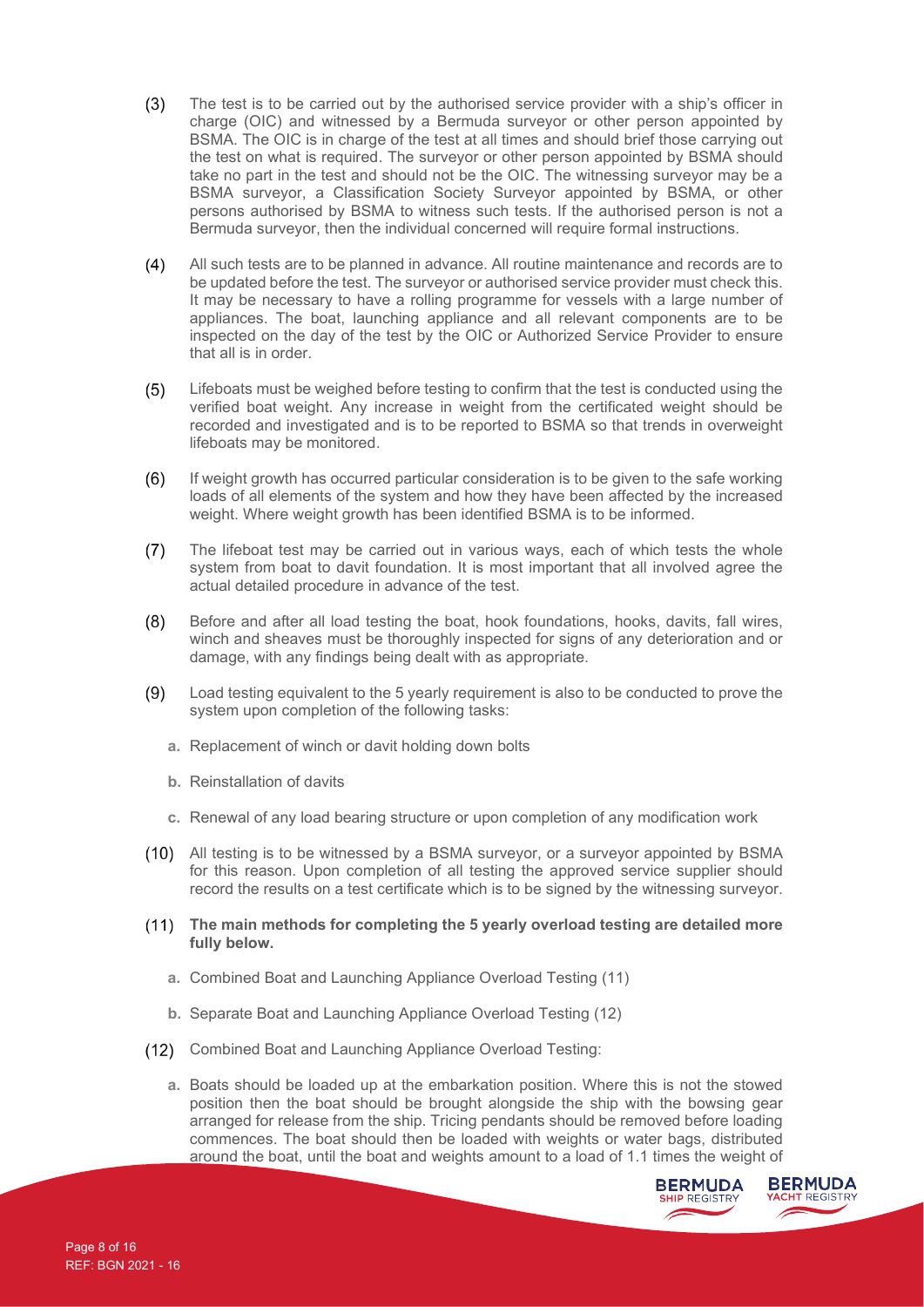the boat when fully loaded with persons, equipment and stores. On davit systems where the embarkation position is the stowed position, extreme caution should be taken when moving the lifeboat, particularly when carrying out overload testing. This element should form part of the risk assessment.

- **b.** Where the lifesaving capacity of the boat has been voluntarily reduced to a lower number of persons than that for which it was originally certified the full load weight may be calculated based on the lower number of persons, provided that the revised carrying capacity is marked on the boat and used on the passenger or safety equipment certificate. The weights may be either solid weights or water bags. The method of loading weights must be such that no-one enters the boat once the 70% load is reached.
- **c.** If this cannot be achieved then the weight of the boat must not be taken by the falls during loading but by a crane (of capacity at least 2.2 times the loaded weight of the boat) and a spreader bar. Once loaded, the OIC should agree the test procedure with the attending authorised person and this should subsequently be explained to the accredited service personnel prior to the test. The attending surveyor should take no further part in the proceedings until the test is complete.
- **d.** If a crane and spreader bar is used, this should then be lowered so the weight of the boat is taken on the falls. Under no circumstances should anyone enter the boat at this time. The boat is to then be eased out on the bowsing tackles. The tricing lines should have been removed when the bowsing tackle was fitted. This must all be done from the vessel – which may require the rigging of temporary lines. The OIC should now check the area under and around the boat is clear of persons and obstructions. Once ready, the boat is to be lowered by lifting the winch brake fully, to enable the boat to reach maximum lowering speed on the centrifugal brake. The mechanical brake is then applied suddenly and the test paused to ensure that the position of the boat is held at least 1 m above the water. The boat is then lowered until the keel of the boat is just touching the water.
- **e.** Boats fitted with on-load release mechanisms are to have these tested. The positioning of the boat is a matter of judgement, but the weight of the boat should still be on the falls, with the boat just touching the water's surface. On no account should the boat be dropped from above the water's surface. BSMA will also accept alternative methods of testing the on load release function using mechanical or hydraulic load simulation approved by the OEM.
- **f.** Personnel can then enter the boat from another boat and operate the release mechanism to release the loaded boat and test that both hooks release simultaneously under load. Every care should be taken in this process. The personnel on the boat should wear protective clothing including safety helmets and life-jackets and should be sitting down when the boat is released. Davits should be visually checked at this stage. **Only the minimum operating crew should enter the boat to operate the release mechanism.**
- **g.** Once released the weights may be removed from the boat. **Under no circumstances should the ship's davits be used to lift the loaded boat.**
- **h.** If the unloaded boat is to be raised on the falls, the hooks should be reset and the falls attached. The boat should be raised just clear of the water and the hook and interlock mechanism double checked and the secure location of the falls confirmed prior to full recovery. No persons should be in the boat while it is being hoisted on the falls until the hook mechanisms have been thoroughly examined by a competent person. Where the boat is to be hoisted before thorough examination of the hooks then it should be stowed securely by gripes or hanging off pendants while the competent person confirms that the boat, hook foundations and associated launching appliances (hooks, boat, davits, winches, etc.) have not been damaged during the test. Once the boat is stowed and secured on the vessel the boat and davit should be inspected by the authorised person for any signs of test damage or straining (Nondestructive examination is strongly

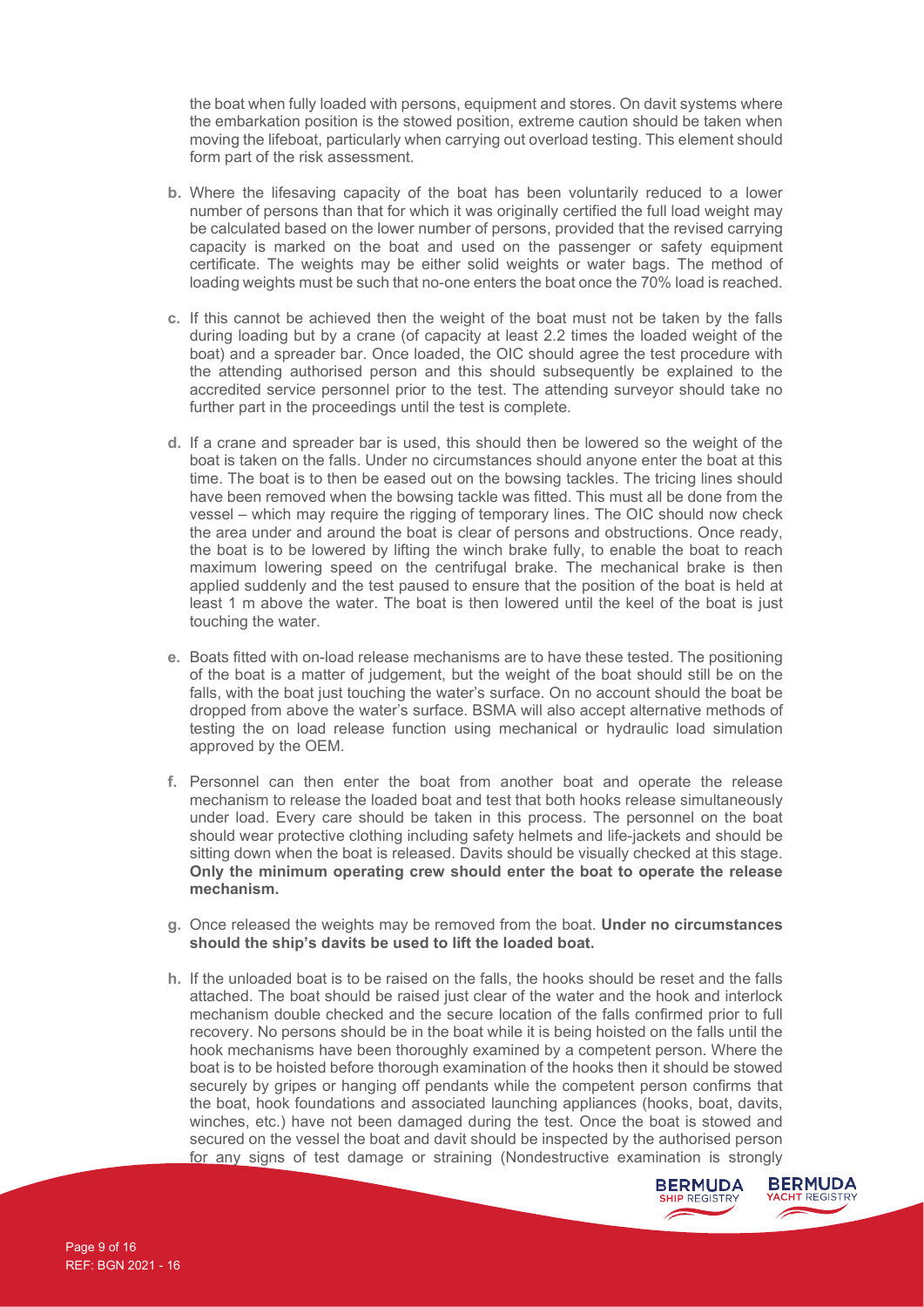recommended at this point). The results of the test should be recorded on a test certificate produced by the competent persons and signed by the witnessing authorised person.

- (13) Separate Boat and Launching Appliance Overload Testing
	- **a.** Alternatively the boat and davits may be tested separately.
	- **b.** Separate dynamic tests are made of the davit and winch using water bags or weights in conjunction with a spreader bar suspended from the falls. A load equivalent to 110% of the measured weight of the boat when fully loaded with persons, equipment and stores should be applied. Once fully loaded, the falls are to be lowered by lifting the winch brake fully, to enable the falls to reach their maximum lowering speed on the centrifugal brake. The mechanical brake is then applied suddenly and the test paused to ensure that the position of the weights is held.
	- **c.** The on-load simultaneous release of the hooks is to be separately tested using specialist calibrated hydraulic equipment. Such equipment allows a load equivalent to 110% of the measured weight of the boat when fully loaded with persons, equipment and stores to be applied to the hooks, which are then be opened in the usual manner. This testing has the advantage that it can be completed ashore minimising the potential for injury or damage. Use of such equipment is to be agreed with the witnessing surveyor and authorised service provider, and the correct calibration is to be verified before commencement of any testing.
- The alternate testing arrangements as outlined above are separate to the 110% mechanical hook release testing required following hook replacement as per the requirements of MSC.1/Circ1392, which is not affected by these policy decisions and is addressed in more detail in part 6.(2) of this shipping notice.

# 3.**Servicing of Inflatable Life-rafts, Inflatable Boats, Rescue Boats, Fast Rescue Boats, Inflatable Lifejackets, Non-Disposable Hydrostatic Release Units and Marine Evacuation Systems (MES)**

- (1) General
	- **a.** The following equipment is required to be serviced at an approved servicing station at intervals not exceeding 12 months:
		- i. Inflatable life rafts and open reversible life rafts
	- ii. Inflated boats
	- iii. Inflated rescue boats
	- iv. Rigid inflated rescue boats
	- v. Inflatable Lifejackets
	- vi. Non disposable hydrostatic release units
	- vii. Marine Evacuation System rafts and overcapacity rafts
	- **b.** In addition to, or in conjunction with the 12 monthly marine evacuation system raft servicing as detailed above, each marine evacuation system should be deployed from the ship on a rotational basis such that each system is deployed at least once every 6 years.

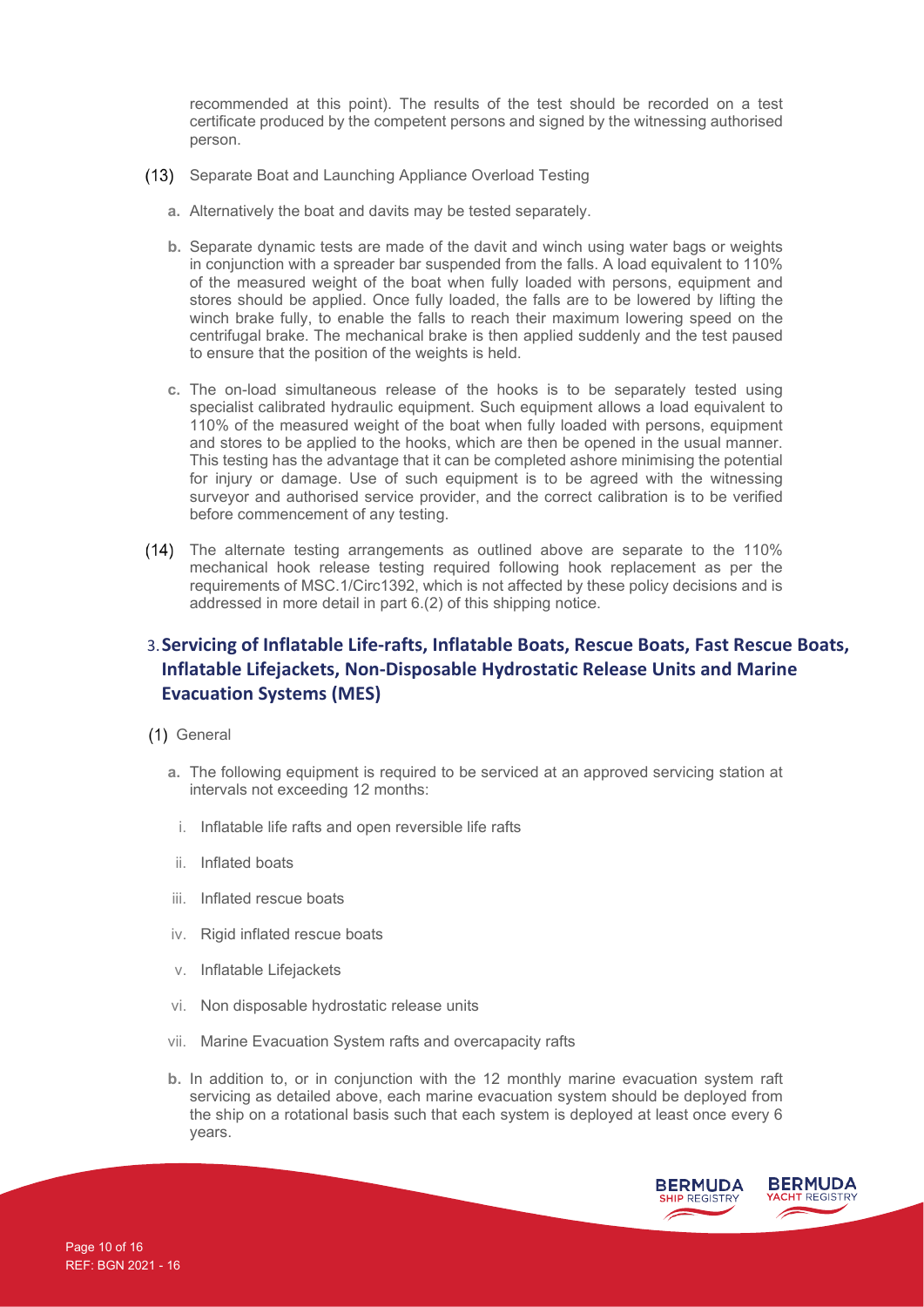- $(2)$ Approved Service Stations
	- **a.** The equipment listed in paragraph 3.(1)(a) above should be serviced annually by an approved service station, and every effort should be made to ensure that it is carried out within 12 months. In circumstances where it is impracticable to comply with the annual servicing requirement, the servicing may be deferred for a period not exceeding 5 months, as per SOLAS Chapter III, Regulation 20.8.1. In such cases, Masters or Owners should apply in writing for an extension to the BSMA explaining the reason for seeking deferment.
	- **b.** An 'approved service station' is formally appointed by the manufacturer of a Life-raft, boat or inflatable lifejacket and has been accepted by the BSMA. It must have certificated personnel who have been trained to undertake servicing and repairs, and also to repack inflatable life-rafts ready for operational use. It must stock and use genuine spares and be fully informed of the current servicing procedures stated by the approved manufacturer.
	- **c.** At every biennial servicing, or servicing referred to in paragraph 3.(3)(b) of a davit launched inflatable life-raft, inflatable boat or inflatable rescue boat, a 10% overload static load test is to be carried out with the life-raft or boat suspended from its lifting hook or bridle, in accordance with the manufacturer's approved servicing instructions.
- $(3)$ Service Intervals
	- **a.** On board inspections by personnel qualified and trained by the equipment manufacturer are completed at 12 month intervals, with the exception of (3)(b)
	- **b.** Bermuda Shipping and Maritime Authority has exempted certain inflatable liferafts in accordance with IMO MSC.1/Circ.1328 to allow servicing at 30 month intervals when specially packed to allow for extended service intervals, provided;
	- i. The equipment is specially packed,
	- ii. Special packing systems have been designed and developed by the relevant manufacturers, and these ensure that the life-rafts can;
		- 1. Be operated using the normal control lines, and,
		- 2. Remain protected throughout the extended servicing interval within a hermetically sealed membrane which resists water vapour transmission.
	- **c.** Under the provisions of SOLAS 1974 Chapter III, regulations 20.8.3 and 20.8.5, the BSMA has notified IMO of the arrangements accepted on Bermuda Registered ships.
- $(4)$ Hydrostatic Release Units (HRUs)
	- **a.** There have been incidences of incorrectly installed HRUs resulting in a compromise of the float-free arrangements of the life-raft. After servicing of the life-raft and HRUs, they should be installed strictly in accordance with the approved manufacturer's instructions. Details of the correct installation procedure of the HRU to the life-raft should be provided with each unit supplied. Requirements for onboard stowage of inflatable life-rafts together with hydrostatic release units are contained in the UK Marine Guidance Note MGN 343 (M+F).
- $(5)$ Marking of Stowage of LSA
	- **a.** Containers, brackets, racks, and other similar stowage locations for life-saving equipment, shall be marked with symbols in accordance with the recommendations of the Organization indicating the devices stowed in that location for that purpose. If more than one device is stowed in that location, the number of devices shall also be indicated.

**BERMUDA** 

YACHT REGISTRY

**BERMUDA SHIP REGISTR**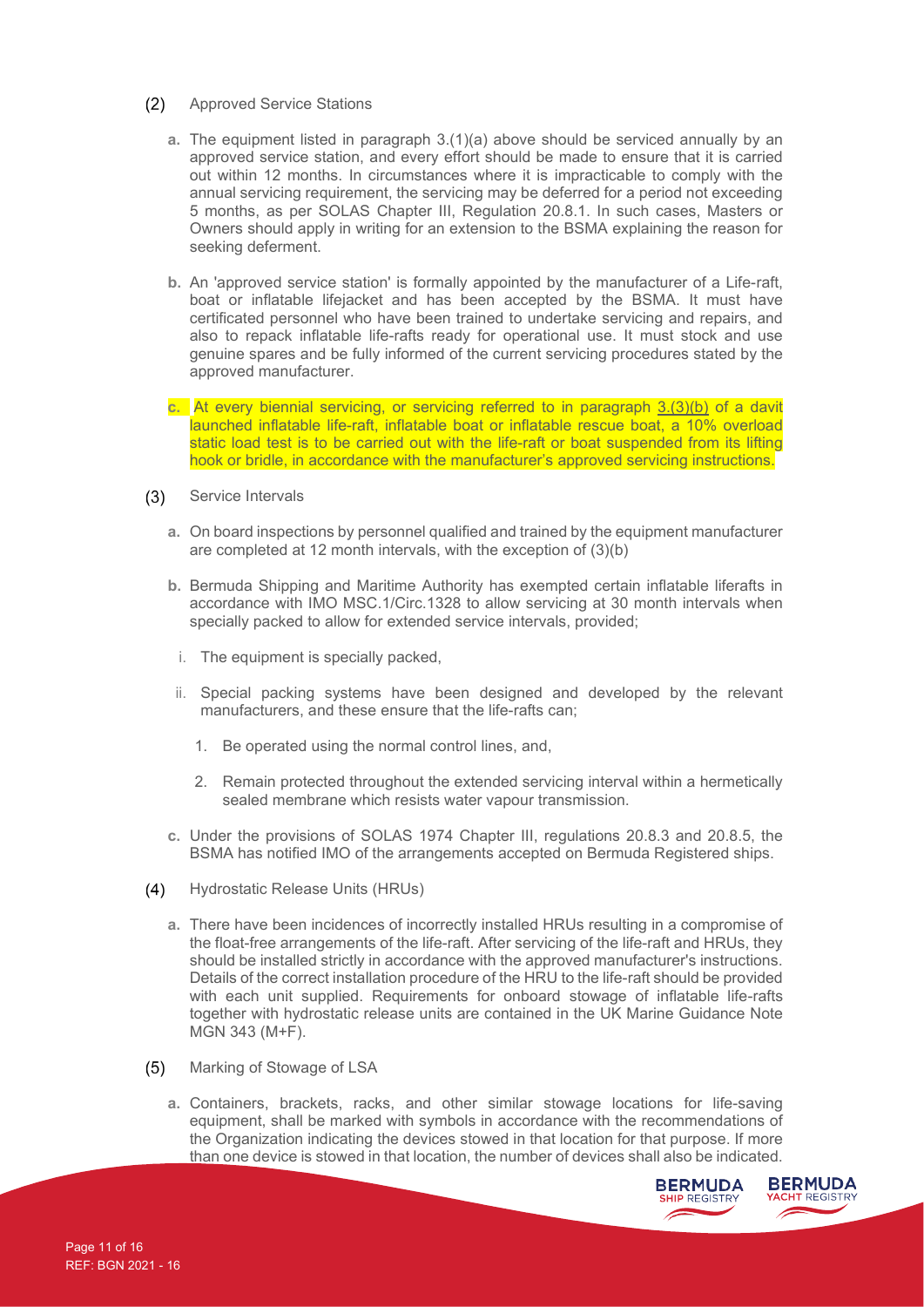- $(6)$ Other Information
	- **a.** Internationally, through the provisions of SOLAS 1974, National Administrations are responsible for the approval of servicing stations for inflatable LSA located within their jurisdictions irrespective of whether or not that particular administration has approved the subject product.

#### 4.**Guidance on Drills Involving Free-Fall Lifeboats**

- (1) Each Month
	- **a.** Abandon ship drills shall be conducted in accordance with the equipment manufacturer's instructions so that all persons are trained to embark the boat, to take their seats in the correct way, to use the safety belts and are instructed on how to act during launching into the sea. The lifeboat does not need to be dynamically, free-fall launched at this time.
- Every 3 Months
	- **a.** Every 3 months during an abandon ship drill the crew shall board the lifeboat, properly secure themselves in their seats and commence the launch procedure up to but not including the actual release of the lifeboat (i.e., the release hook shall not be released). The lifeboat shall then either be:
		- i. Free-fall launched with only the required operating crew on board, or
	- ii. lowered into the water by means of the secondary means of launching without the operating crew on board.

**Note:** The lifeboat does not have to be dynamically, free-fall released at this time. SOLAS III/19.3.3.4 allows for simulated launching or lowering of the boat to the water by secondary means in all circumstances.

- **b.** In both cases the lifeboat shall thereafter be maneuvered in the water by the operating crew.
- **c.** The recovery operation should be carried out with special attention, bearing in mind the high risk level of this operation.

Every 6 Months

**a.** At intervals of not more than six months, the lifeboat shall either be launched by freefall with only the operating crew on board, or simulated launching shall be carried out in accordance with the guidelines of 5 (4) below. This is in addition to the requirements of 5 (2).

**Note:** There is no requirement for the lifeboat to be dynamically, free-fall released at this time. SOLAS III/19.3.3.4 allows for simulated launching or lowering of the boat to the water by secondary means in all circumstances.

- **b.** Free-fall Lifeboats NOT equipped for simulated launching should every 3 months be lowered to the water without personnel on board, then manned by the operating crew and maneuvered in the water.
- (4) Guidelines for Simulated Launching of Free Fall Boats

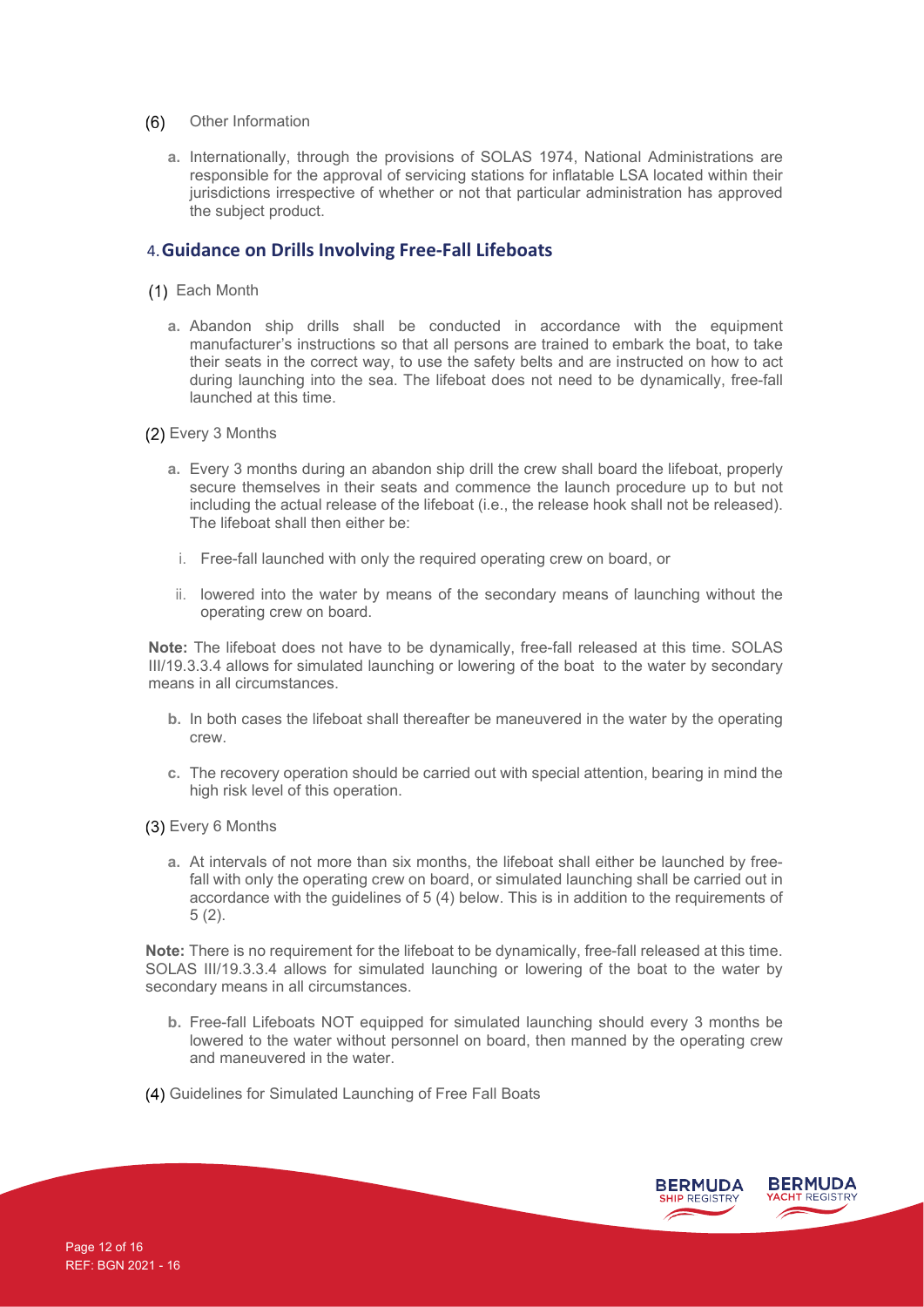- **a.** Simulated launching is a means of training the crew in the free-fall release procedure for free-fall lifeboats and in verifying the satisfactory function of the free-fall release system without allowing the lifeboat to fall into the sea
- **b.** The purpose of these Guidelines is to provide a basic outline of essential steps necessary to safely carry out simulated launching. These Guidelines are general; the lifeboat manufacturer's instruction manual should always be consulted before conducting simulated launching. Simulated launching should only be carried out with lifeboats and launching appliances designed to accommodate it, and for which the manufacturer has provided instructions. Simulated launching should be carried out under the supervision of a responsible person who should be an officer experienced in such procedures.
- **c.** Typical Simulated Launching Sequence
- i. Check equipment and documentation to ensure that all components of the lifeboat and launching appliance are in good operational condition.
- ii. Ensure that the restraining device(s) provided by the manufacturer for simulated launching are installed and secure and that the free-fall release mechanism is fully and correctly engaged.
- iii. Establish and maintain good communication between the assigned operating crew and the responsible person.
- iv. Disengage lashings, gripes, etc. installed to secure the lifeboat for sea or for maintenance, except those required for simulated free-fall.
- v. Participating crew board the lifeboat and fasten their seatbelts under the supervision of the responsible person.
- vi. All crew, except the assigned operating crew, disembark the lifeboat. The assigned operating crew fully prepares the lifeboat for free-fall launch and secures themselves in their seats for the release operation.
- vii. The assigned operating crew activates the release mechanism when instructed by the responsible person. Ensure that the release mechanism operates satisfactorily and, if applicable, the lifeboat travels down the ramp to the distance specified in the manufacturer's instructions.
- viii. Re-secure the lifeboat to its stowed position, using the means provided by the manufacturer and ensure that the free-fall release mechanism is fully and correctly engaged.
- ix. Repeat procedures from  $5$  (2) (c) vii above, using the back-up release mechanism when applicable.
- x. The assigned operating crew disembarks the lifeboat.
- xi. Ensure that the lifeboat is returned to its normal stowed condition. Remove any restraining and/or recovery devices used only for the simulated launch procedure.
- xii. the lifeboat should then be verified ready for launching in an emergency.

**Table 1: Freefall Launched Lifeboat Activity Intervals Freefall Lifeboat**

| ι ισσιαιι Lilσυναι |         |                   |                   |
|--------------------|---------|-------------------|-------------------|
|                    | Monthly | Every 3<br>months | Every 6<br>months |
| The Crew shall:    |         |                   |                   |



**SHIP REGISTR**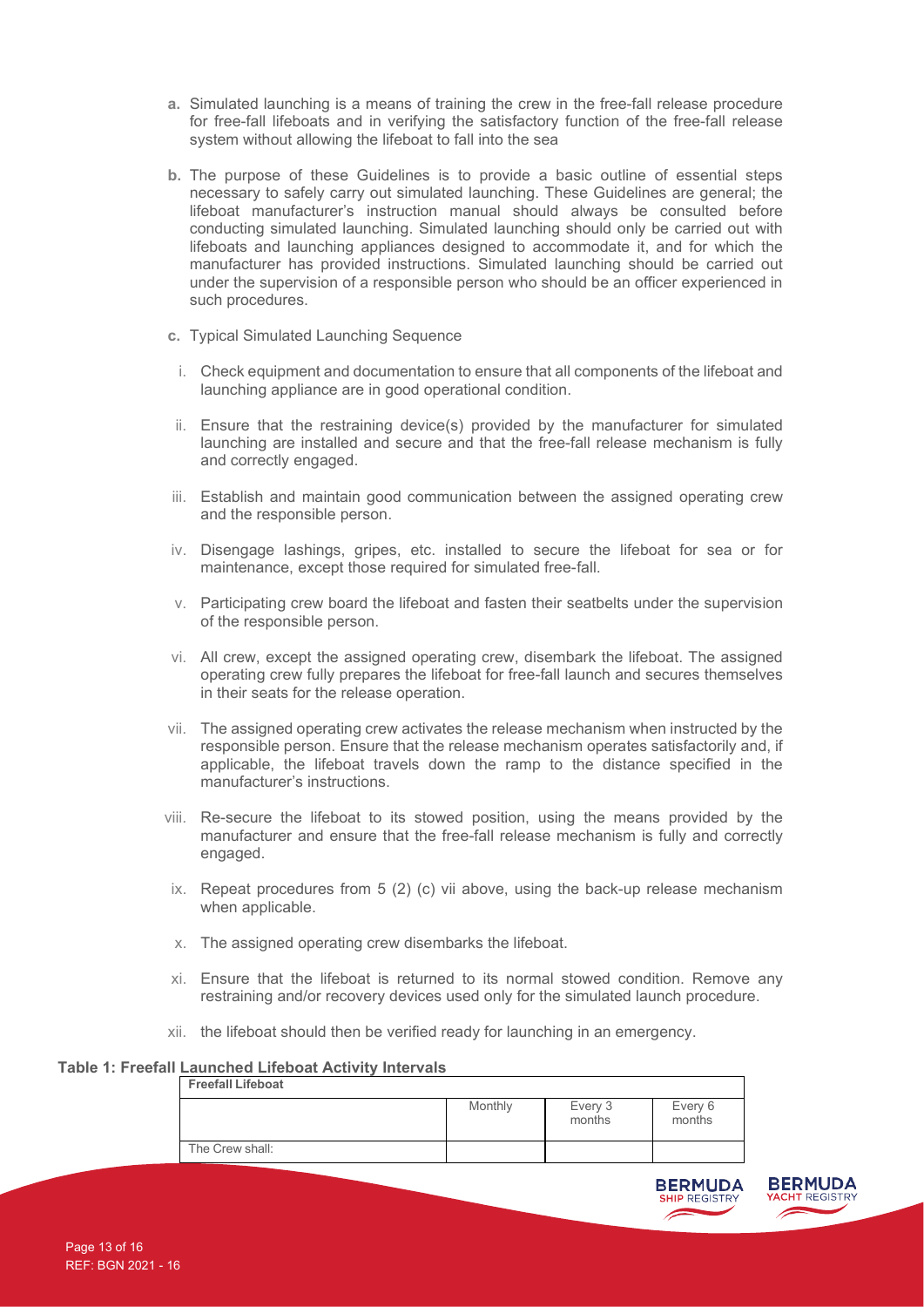| - be shown how to embark the boat                                                                                                  | X |                |           |
|------------------------------------------------------------------------------------------------------------------------------------|---|----------------|-----------|
| - be shown how to take their seats in the<br>correct way,                                                                          | X |                |           |
| - be shown how to use the safety belts                                                                                             | X |                |           |
| - be instructed on how to act during<br>launching into the sea                                                                     | X |                |           |
| - commence launch procedures up to<br>but not including release of the boat                                                        |   | X              |           |
| - carry out a simulated launch<br>using operating crew                                                                             |   |                | $X^{b,c}$ |
| - lower the boat to the water without<br>anyone onboard then the operating<br>crew shall man and maneuvre the boat<br>in the water |   | X <sup>a</sup> |           |
| - release the boat by free fall<br>with minimum operating crew<br>onboard and manoeuvred in water                                  |   | $X^a$          | $X^c$     |

Notes:

- a. Only one of these actions is required at 3 months it is recommended that the boat be lowered to the water without anyone on board whenever possible
- b. Only for freefall lifeboats equipped to allow this
- c. Only one of these actions is required at 6 months it is recommended that the simulated launch be carried out whenever possible

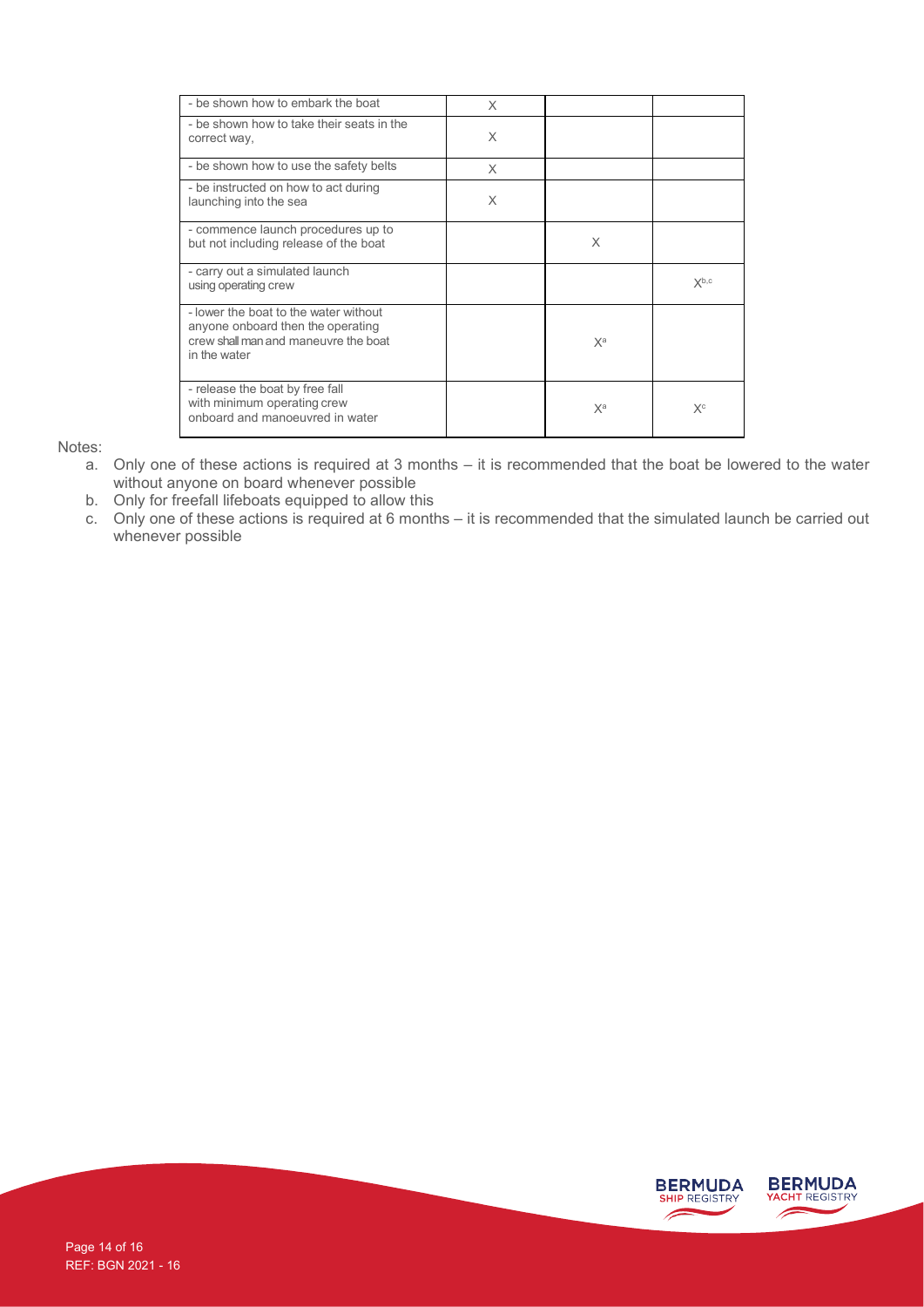# **Table 2: Falls Launched Lifeboat Activity Intervals**

| Lifeboats launched by Falls                                                                                                    |        |         |                   |  |  |
|--------------------------------------------------------------------------------------------------------------------------------|--------|---------|-------------------|--|--|
|                                                                                                                                | Weekly | Monthly | Every 3<br>months |  |  |
| Lifeboat turned out from stowed<br>position, without persons onboard to<br>demonstrate satisfactory operation<br>(Cargo ships) | x      |         |                   |  |  |
| Lifeboat turned out from stowed<br>position, without persons onboard to<br>demonstrate satisfactory operation<br>(All ships)   |        | x       |                   |  |  |
| Lifeboat launched and maneuvered<br>in water with operating crew (All ships)                                                   |        |         | x                 |  |  |